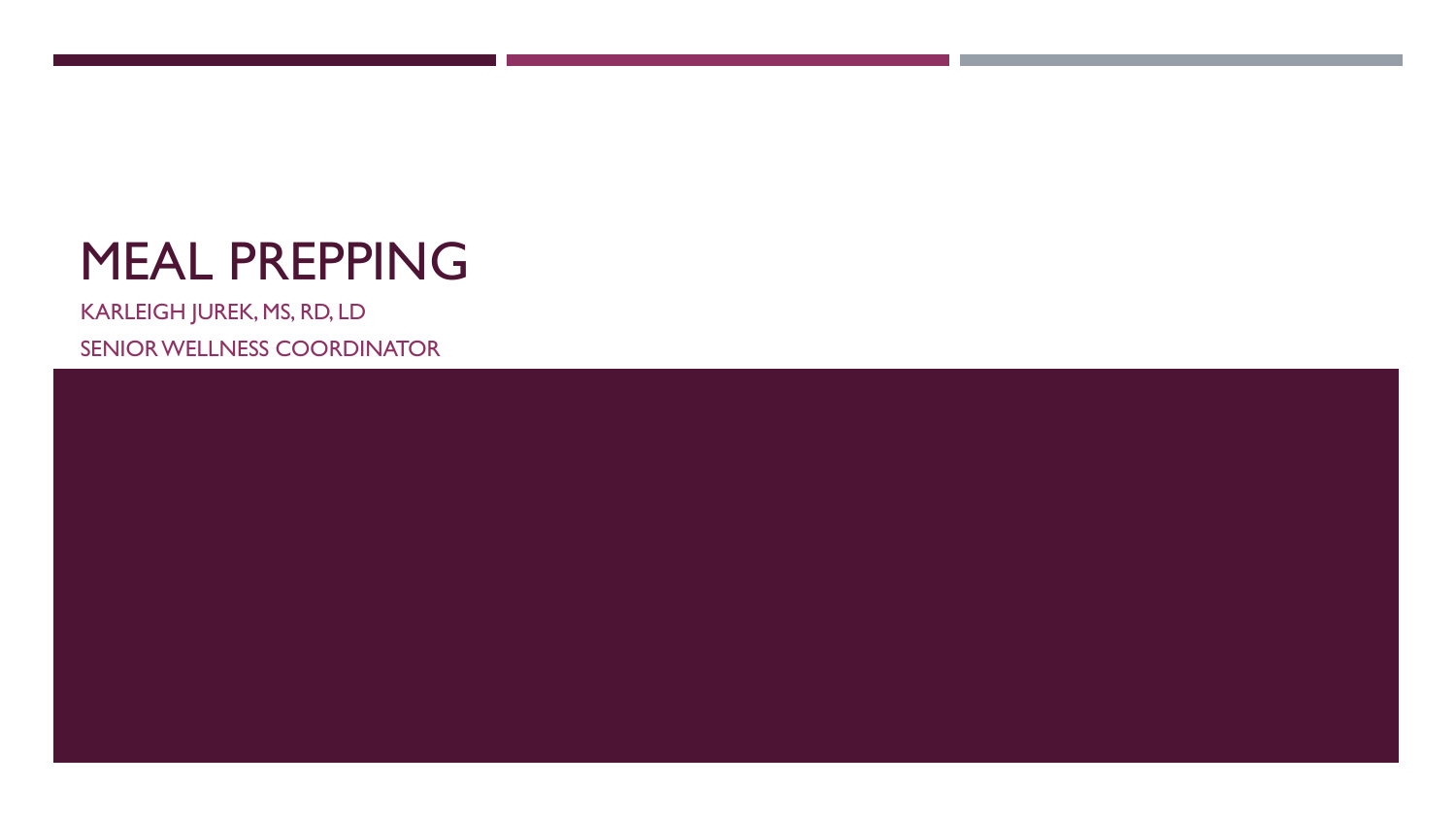#### MEAL PREPPING

- **Now What is meal prepping?** 
	- **The act of preparing meals and consuming them at a later time**
- **Now Why meal prep?** 
	- **Convenient, cost savings, healthier, saves on time, and more**
- **Who can meal prep?** 
	- Anyone can meal prep, but if you don't like leftovers or get bored with foods easily this might not be for you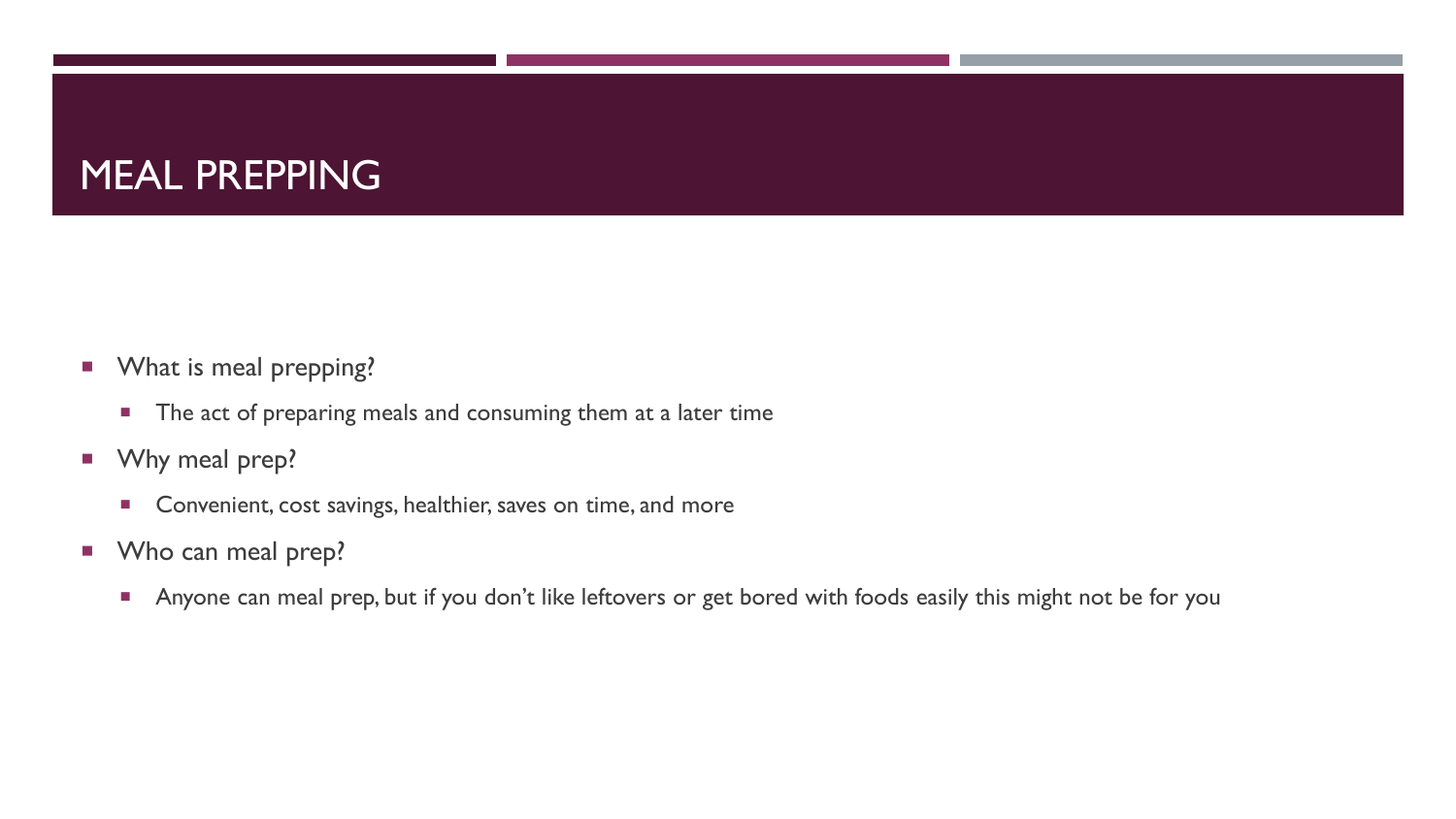#### MEAL PREPPING BASICS

- **No. 3** What to use for storage
	- Find a container that suits your purposes (ie divided vs not divided, individual vs family size, etc)
	- **Look for ones that are BPA free, microwave, dishwasher, freezer safe,** durable, and easy to clean
- How long can you store
	- **This will depend on the type of food and your personal preferences** 
		- The longer food is stored in the refrigerator, the more it will start to lose it's integrity
		- **Experiment with how long you still enjoy eating foods that have been refrigerated**
	- As a general rule, follow the FDA safe food storage chart on the next slide

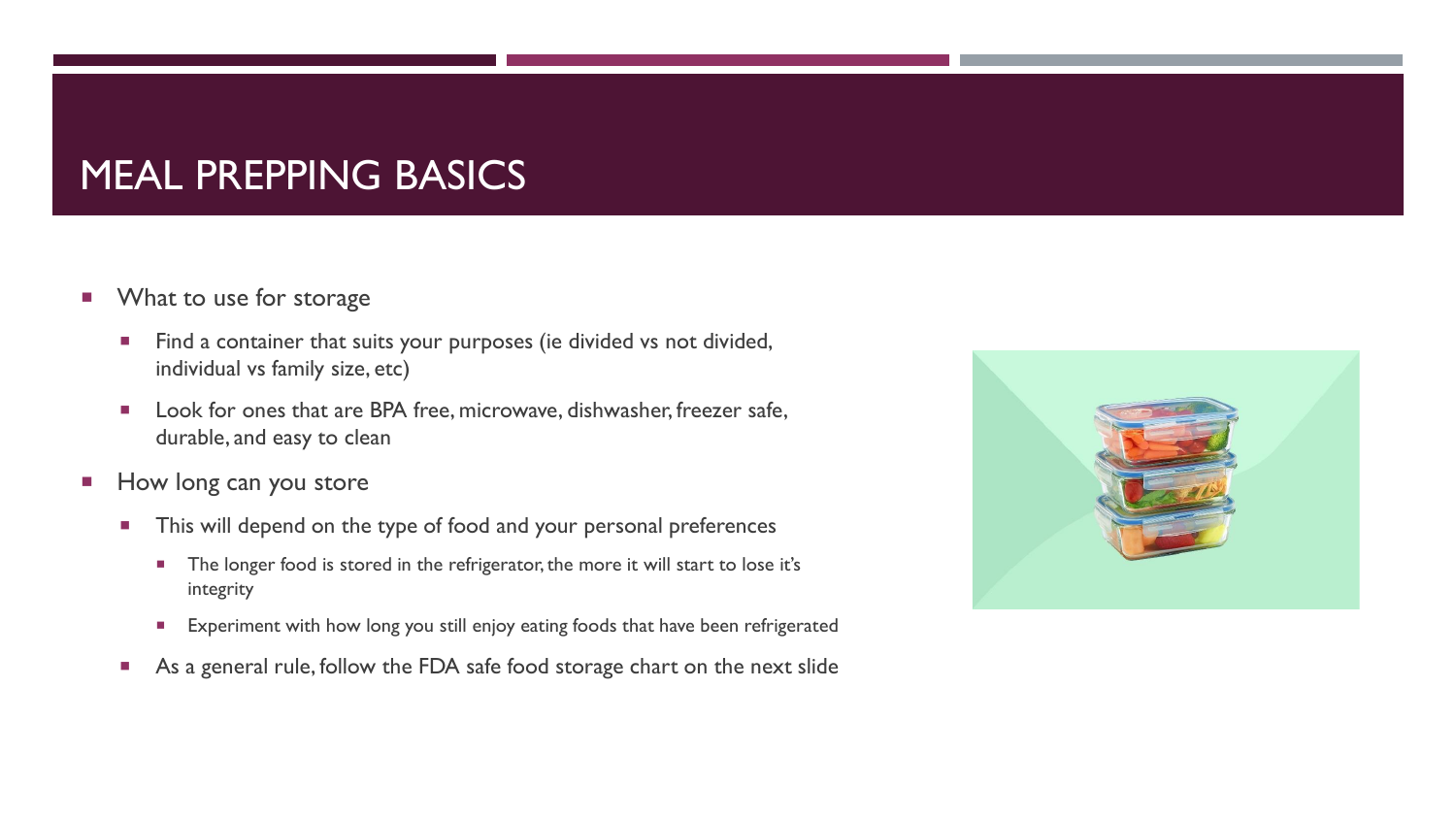#### **REFRIGERATOR & FREEZER STORAGE CHART**

These short but safe time limits will help keep refrigerated food 40° F (4° C) from spoiling or becoming dangerous. Since product dates aren't a quide for safe use of a product, consult this chart and follow these tips.

- Purchase the product before "sell-by" or expiration dates.
- · Follow handling recommendations on product.
- · Keep meat and poultry in its package until just before using.
- If freezing meat and poultry in its original package longer than 2 months, overwrap these packages with airtight heavy-duty foil, plastic wrap, or freezer paper; or place the package inside a plastic bag.
- Because freezing 0° F (-18° C) keeps food safe indefinitely, the following recommended storage times are for quality only.

| <b>Product</b>                                         | Refrigerator                  | Freezer                          | <b>Product</b>                                | Refrigerator                  | Freezer                |
|--------------------------------------------------------|-------------------------------|----------------------------------|-----------------------------------------------|-------------------------------|------------------------|
| <b>Eggs</b>                                            |                               |                                  | <b>Soups &amp; Stews</b>                      |                               |                        |
| Fresh, in shell<br>Raw volks, whites                   | $3 - 5$ weeks<br>$2 - 4$ days | Don't freeze<br>1 year           | Vegetable or meat-added<br>& mixtures of them | $3 - 4$ days                  | $2 - 3$ months         |
| <b>Hard cooked</b>                                     | 1 week                        | Don't freeze                     | <b>Bacon &amp; Sausage</b>                    |                               |                        |
| <b>Liquid pasteurized eggs</b>                         |                               |                                  | Bacon                                         | 7 days                        | 1 month                |
| or egg substitutes,<br>opened                          | 3 days                        | Don't freeze                     | Sausage, raw from pork.                       |                               |                        |
| unopened                                               | 10 days                       | 1 year                           | beef, chicken or turkey                       | $1 - 2$ days                  | $1 - 2$ months         |
|                                                        |                               |                                  | Smoked breakfast links,                       |                               |                        |
| <b>TV Dinners, Frozen Casseroles</b><br>$3 - 4$ months |                               |                                  | patties                                       | 7 days                        | $1 - 2$ months         |
| Keep frozen until ready to heat                        |                               |                                  | Fresh Meat (Beef, Veal, Lamb, & Pork)         |                               |                        |
| Deli & Vacuum-Packed Products                          |                               |                                  | <b>Steaks</b>                                 | $3 - 5$ days                  | $6 - 12$ months        |
| Store-prepared                                         |                               |                                  | <b>Choos</b>                                  | $3 - 5$ days                  | $4 - 6$ months         |
| (or homemade) egg.                                     |                               |                                  | Roasts                                        | $3 - 5$ days                  | $4 - 12$ months        |
| chicken, tuna, ham.                                    |                               |                                  | Variety meats (tonque,                        |                               |                        |
| macaroni salads<br>Pre-stuffed pork & lamb             | $3 - 5$ days                  | Don't freeze                     | kidneys, liver, heart,                        |                               |                        |
| chops, chicken breasts                                 |                               |                                  | chitterlings)                                 | $1 - 2$ days                  | $3 - 4$ months         |
| stuffed w/dressing                                     | 1 day                         | Don't freeze                     | <b>Meat Leftovers</b>                         |                               |                        |
| Store-cooked convenience                               |                               |                                  | Cooked meat & meat dishes                     | $3 - 4$ days                  | $2 - 3$ months         |
| meals                                                  | $3 - 4$ days                  | Don't freeze                     | Gravy & meat broth                            | $1 - 2$ days                  | $2 - 3$ months         |
| <b>Commercial brand</b>                                |                               |                                  | <b>Fresh Poultry</b>                          |                               |                        |
| vacuum-packed dinners                                  |                               |                                  | Chicken or turkey, whole                      | $1 - 2$ days                  | 1 year                 |
| with USDA seal.                                        | 2 weeks                       | Don't freeze                     | Chicken or turkey, parts                      | $1 - 2$ days                  | 9 months               |
| unopened                                               |                               |                                  | <b>Giblets</b>                                | $1 - 2$ days                  | $3 - 4$ months         |
| Raw Hamburger, Ground & Stew Meat                      |                               |                                  | <b>Cooked Poultry, Leftover</b>               |                               |                        |
| Hamburger & stew meats                                 | $1 - 2$ days                  | $3 - 4$ months                   | <b>Fried chicken</b>                          | $3 - 4$ days                  | 4 months               |
| Ground turkey, yeal, pork,                             |                               |                                  | <b>Cooked poultry dishes</b>                  | $3 - 4$ days                  | $4 - 6$ months         |
| lamb                                                   | $1 - 2$ days                  | $3 - 4$ months                   | Pieces, plain                                 | $3 - 4$ days                  | 4 months               |
| <b>Ham, Corned Beef</b>                                |                               |                                  | Pieces covered with broth.                    |                               |                        |
| Corned beef in pouch                                   |                               |                                  | gravy                                         | $3 - 4$ days                  | 6 months               |
| with pickling juices                                   | 5 - 7 days                    | Drained, 1 month                 | Chicken nuggets, patties                      | $3 - 4$ days                  | $1 - 3$ months         |
| Ham, canned, labeled                                   |                               |                                  | <b>Fish &amp; Shellfish</b>                   |                               |                        |
| "Keep Refrigerated."                                   | $6 - 9$ months                | Don't freeze                     | Lean fish                                     | $1 - 2$ days                  | $6 - 8$ months         |
| unopened<br>opened                                     | $3 - 5$ days                  | $1 - 2$ months                   | <b>Fatty fish</b>                             | $1 - 2$ days                  | $2 - 3$ months         |
| Ham, fully cooked, whole                               | 7 days                        | $1 - 2$ months                   | <b>Cooked fish</b>                            | $3 - 4$ days                  | $4 - 6$ months         |
| Ham, fully cooked, half                                | $3 - 5$ days                  | $1 - 2$ months                   | Smoked fish                                   | 14 days                       | 2 months               |
| Ham, fully cooked, slices                              | $3 - 4$ days                  | $1 - 2$ months                   | Fresh shrimp, scallops,                       |                               |                        |
|                                                        |                               |                                  | crawfish, squid                               | $1 - 2$ days                  | $3 - 6$ months         |
| Hot Dogs & Lunch Meats (in freezer wrap)               |                               |                                  | Canned seafood<br>(Pantry, 5 years)           | after opening<br>$3 - 4$ days | out of can<br>2 months |
| Hot dogs,                                              |                               |                                  |                                               |                               |                        |
| opened package<br>unopened package                     | 1 week<br>2 weeks             | $1 - 2$ months<br>$1 - 2$ months |                                               |                               |                        |
| Lunch meats.                                           |                               |                                  |                                               |                               |                        |
| opened package                                         | $3 - 5$ days                  | $1 - 2$ months                   | FOAT                                          |                               |                        |
| $1 - 2$ months<br>unopened package<br>2 weeks          |                               |                                  |                                               | <b>U.S. FOOD &amp; DRUG</b>   |                        |
|                                                        |                               |                                  |                                               | <b>ADMINISTRATION</b>         |                        |

March 2018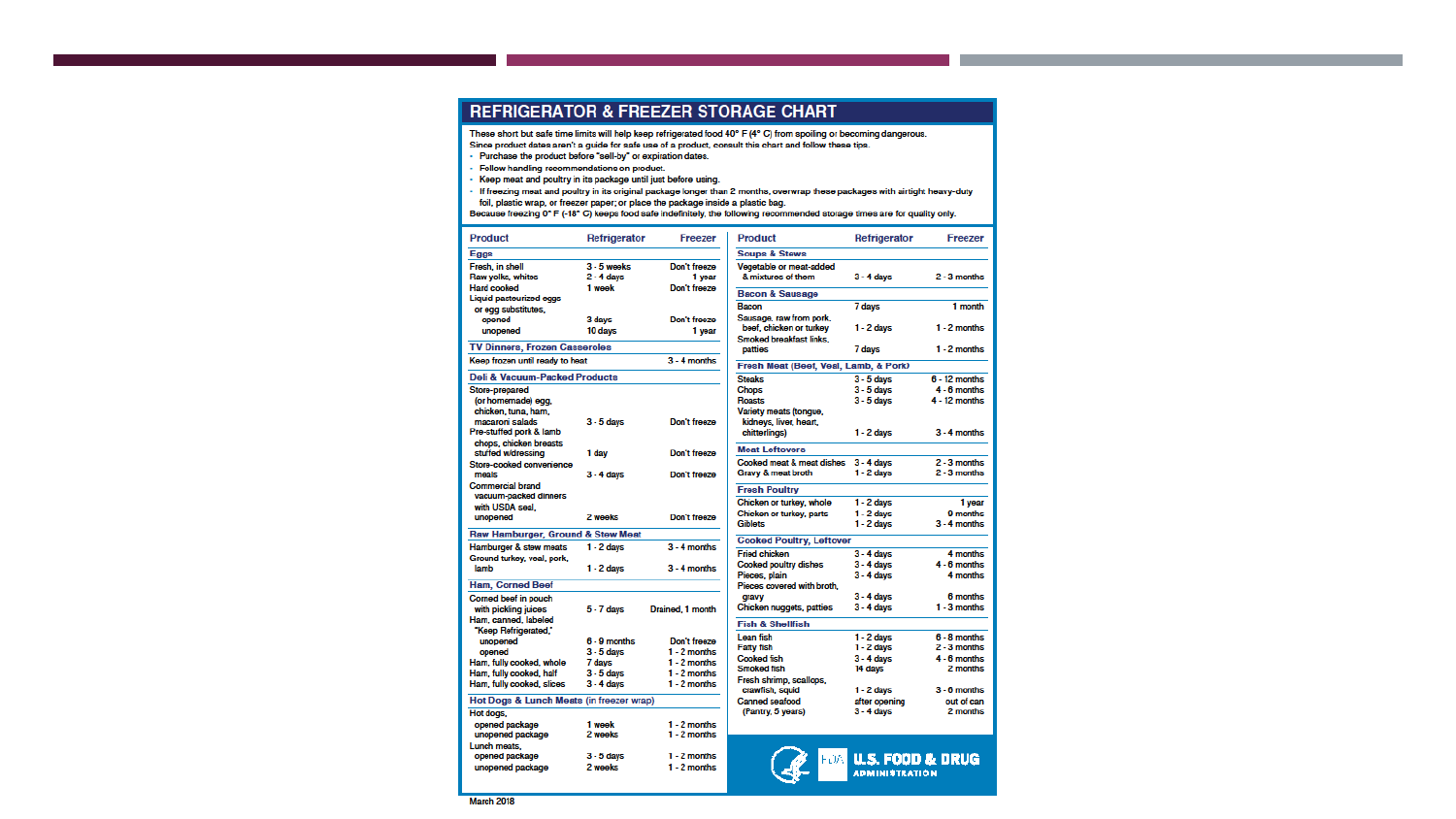#### MEAL PREPPING BASICS

**Some foods are great for meal prepping, others are not.** 

- Good for meal prepping:
	- **Grains**
	- **Beans**
	- Cooked meats
	- **Roasted vegetables**
	- **Number** Whole fruits
	- **Sauces and dips**
	- **Hearty fresh vegetables (celery, carrots, bell pepper, etc)**
- **Bad for meal prepping:** 
	- Soft fruits and vegetables
		- **Berries, lettuce, cut fruits**
	- **E** Crunchy foods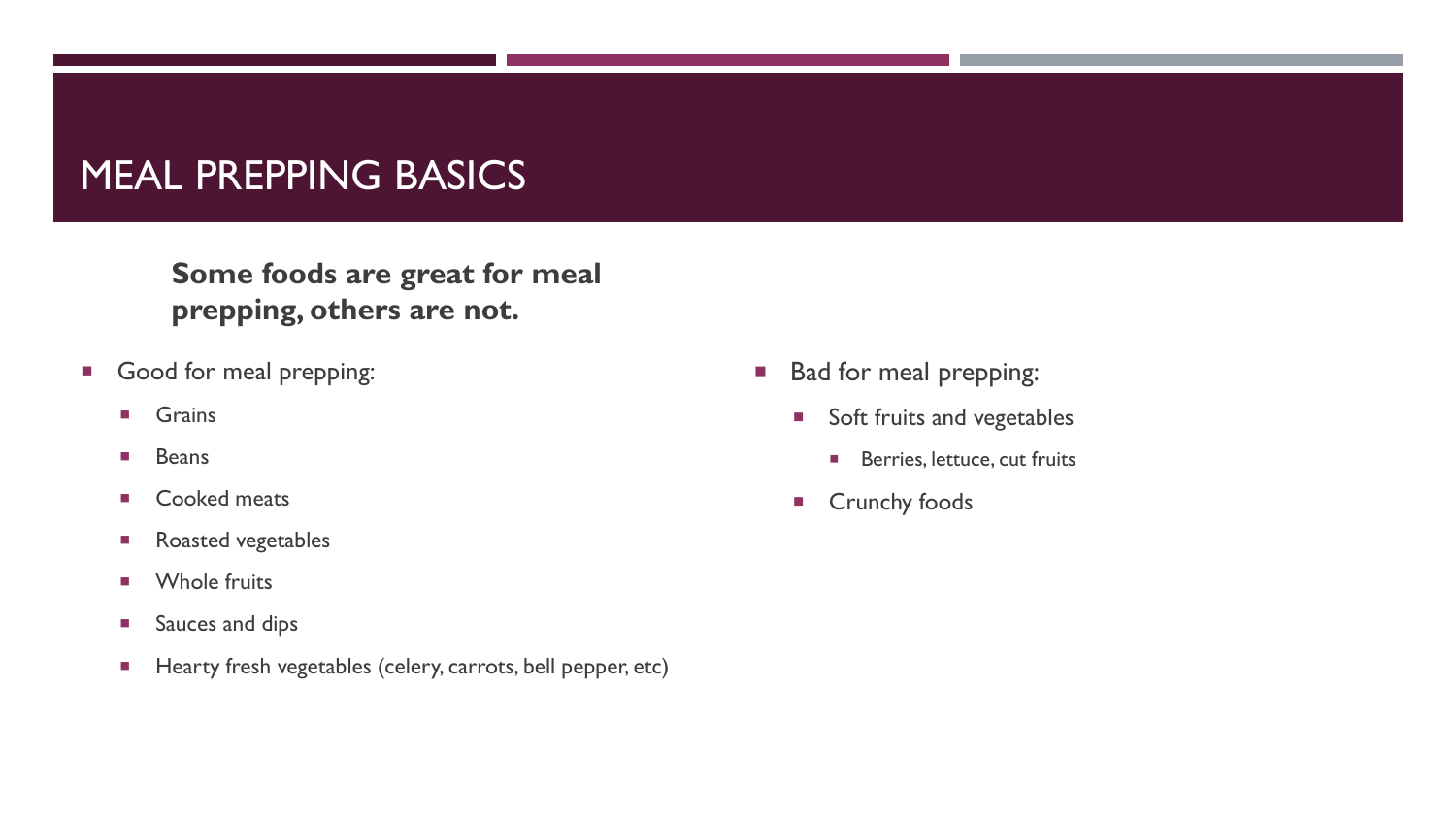#### DIFFERENT TYPES OF MEAL PREP

- Meal prepping can look different from person to person and family to family
- Different ways to meal prep:
	- **Chopping vegetables for dinner in the morning**
	- Grouping all of your breakfast items together in the refrigerator
	- **Making overnight oats the night before**
	- **Cooking and freezing quick, reheatable breakfast items**
	- **Starting a crock pot before leaving for the day**
	- **Making and freezing dinners that can be defrosted and heated**

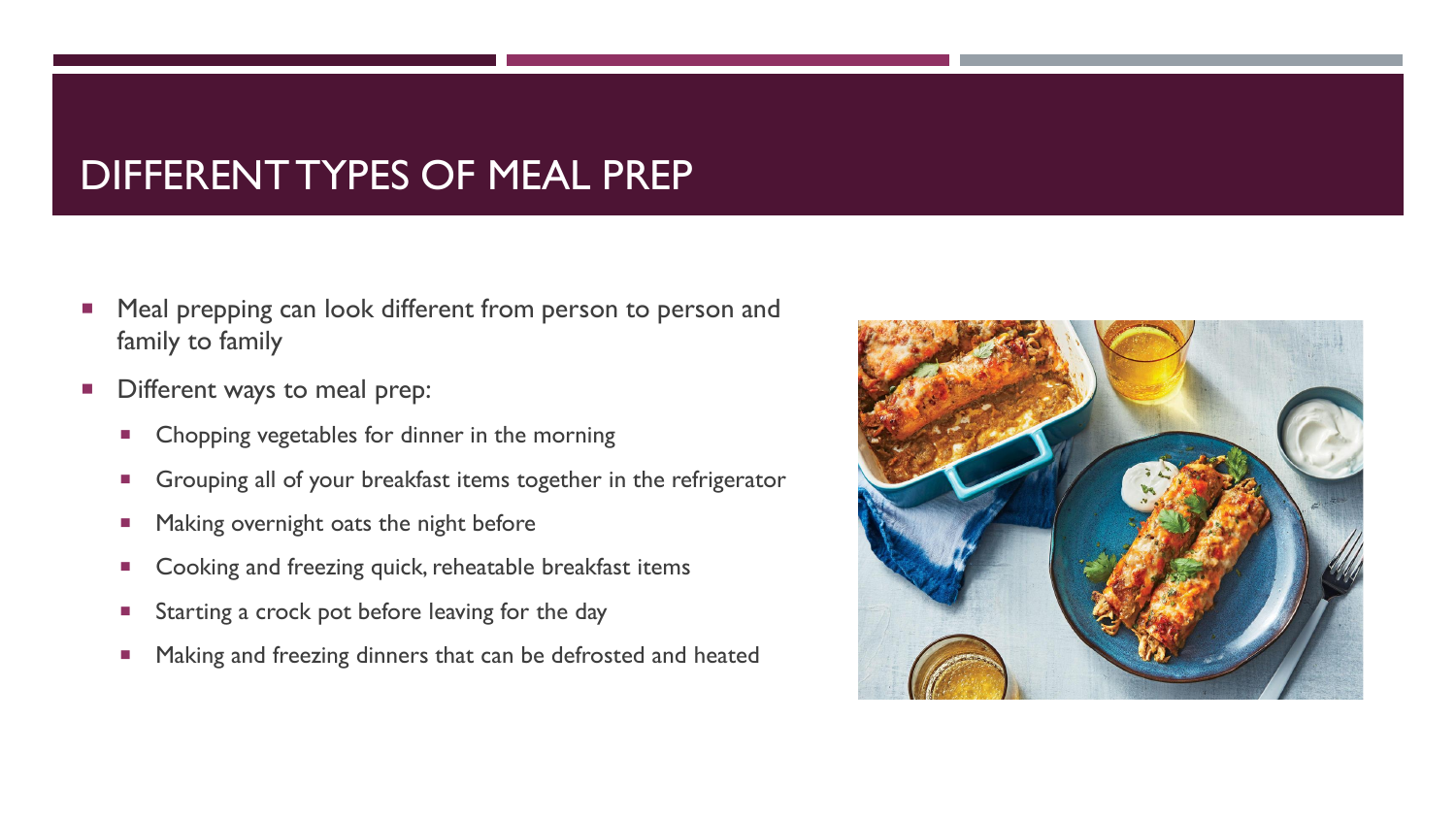## HOW TO GET STARTED

- **Start small** 
	- **Try prepping one item for one meal for a couple weeks**
	- Or try taking leftovers from dinner the night before for lunch the next day
	- **Example: veggie and cheese egg cups**
- Only prep enough for 2-3 days to start
	- Taste the food on the third day and determine if you enjoy eating it
- **Start by prepping recipes that include the full meal ie grain, protein, vegetable is all included**
- **Find an area that you wish you had a more nutrient-dense option, and focus your efforts on that**
- A simple formula to get you started
	- **Grain + protein + vegetable**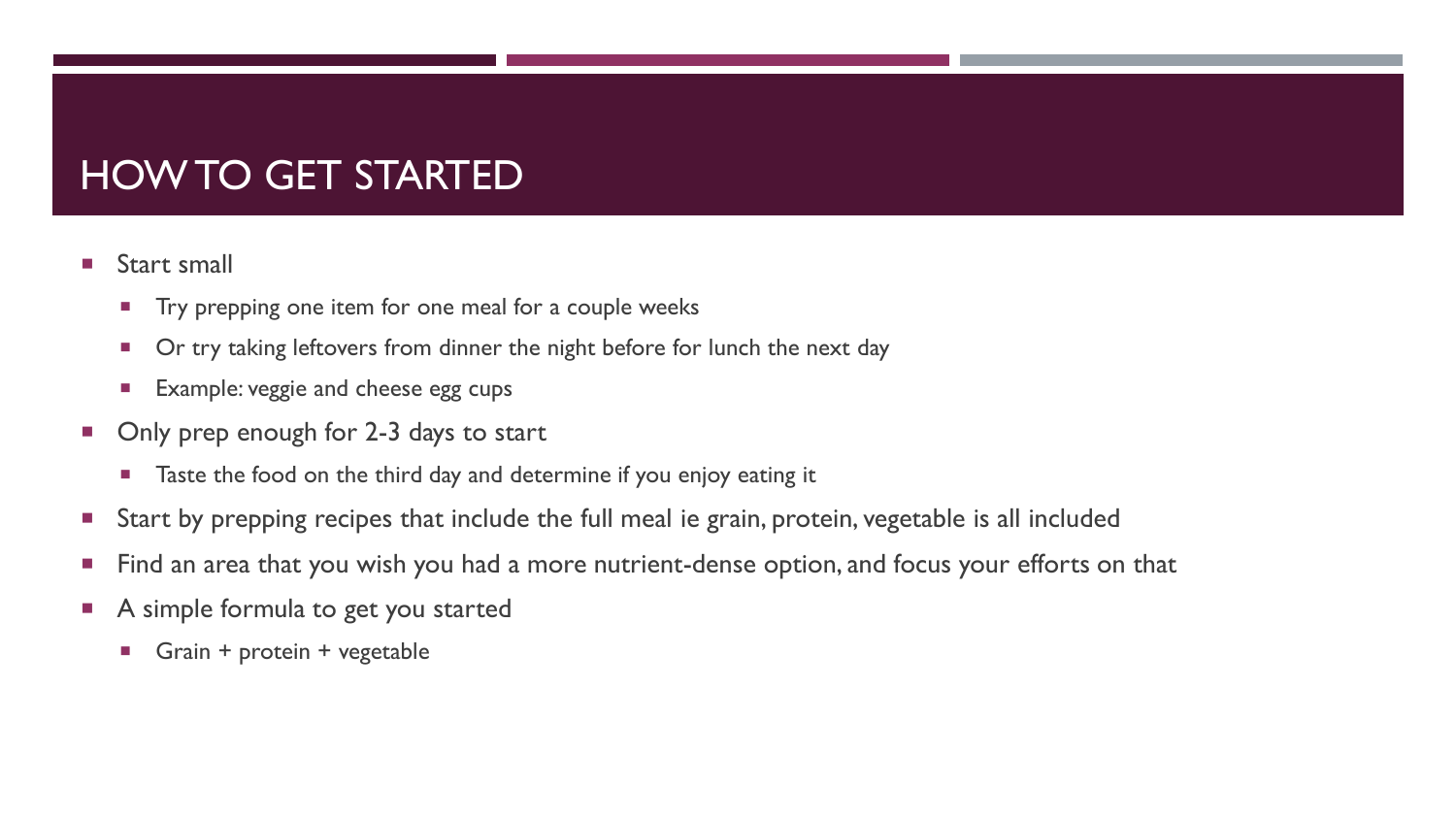## IDEAS FOR MEAL PREPPING

- **Breakfast:** 
	- Veggie and egg cups, waffles, pancake and berry muffins, overnight oats, frozen breakfast burritos, frozen breakfast sandwiches, smoothies, frozen French toasts
- $\blacksquare$  Lunch
	- **Tuna or chicken salad, soups, grains and proteins for grain bowls, potatoes for loaded potatoes, leftovers, roasted veggies,** hard boiled eggs
- **Dinner** 
	- Pre-chopped veggies for stir-frys, frozen crock pot meals, frozen lasagnas, salads (with no dressing), burritos, bowls, roasted veggies, stuffed peppers
- **Snacks** 
	- Smoothies, energy bites, protein bars, granola, parfaits, hummus, sliced veggies, hard boiled eggs, trail mix